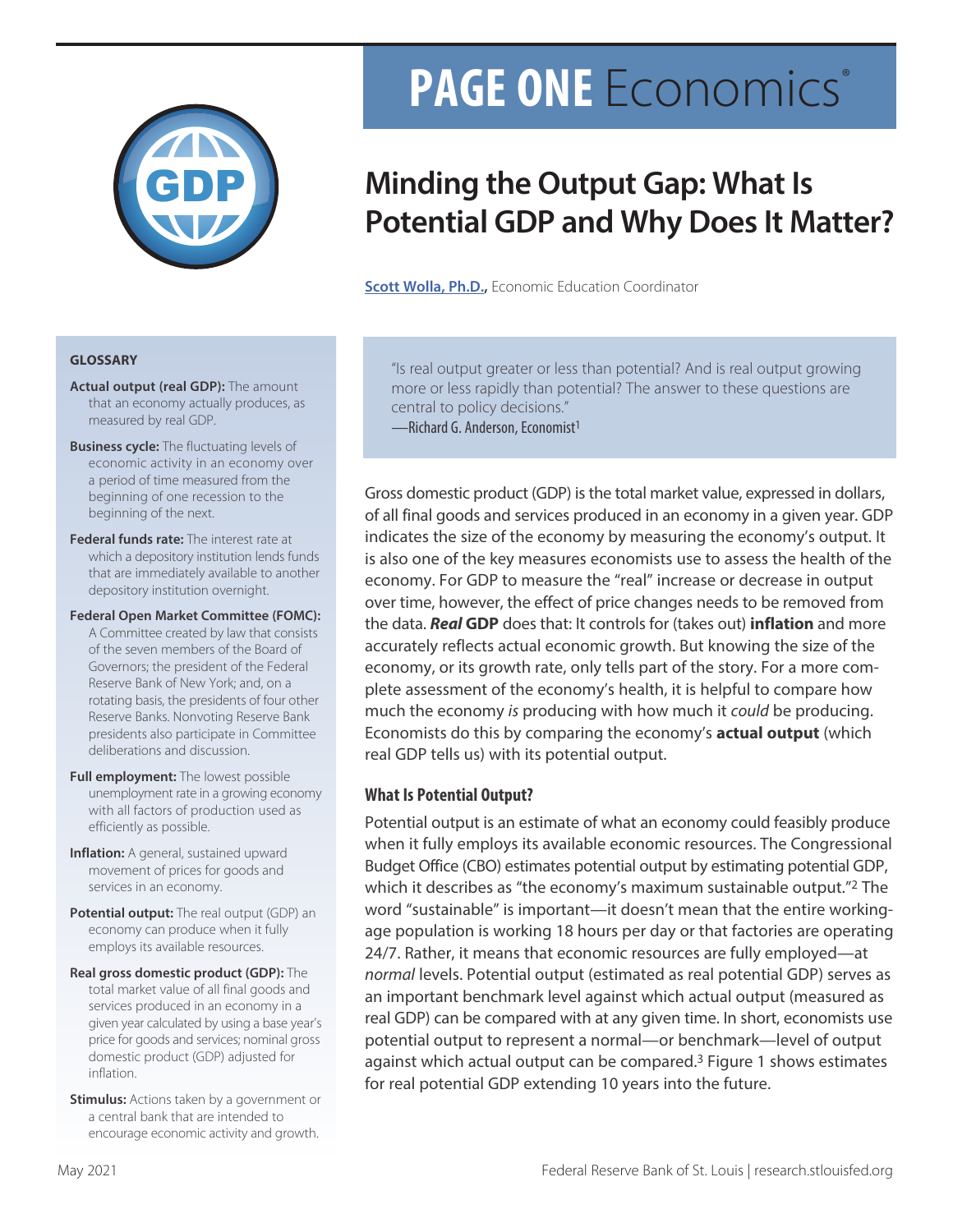#### Figure 1 **Real Potential GDP, 1949-2031**



SOURCE: FRED®, Federal Reserve Bank of St. Louis; <https://fred.stlouisfed.org/graph/?g=B2ON>, accessed April 1, 2021.

#### **Calculating the Output Gap**

To measure the gap, the CBO does a simple calculation using the following equation:

Output gap = 
$$
\frac{\text{Actual output} - \text{Potential output}}{\text{Potential output}} \times 100
$$

For example, the CBO estimated real potential GDP at the end of the first quarter of 2020 to be \$19,154 billion, and actual real GDP at that time was \$19,011 billion.4 Using the formula above, the CBO calculated the output gap to be –0.07 percent of potential GDP, which was very small.

2020:Q1 output gap =  $\frac{$19,011,000,000 - $19,154,000,000}{9} \times 100$ \$19,154,000,000

2020:Q1 output gap = –0.7 percent of real potential GDP

Of course, there might be a difference between actual output and potential output. Although rare, it's possible for actual output to be higher than potential output. It is far more common, though, for actual output to be lower than potential output. The difference between actual output and potential output is called the output gap, which is expressed as a percentage of potential output (see the boxed insert). The short-run fluctuations of actual output around potential output determine the **business cycle**—economic expansions and contractions, or recessions.

#### **Minding the Output Gaps**

A negative output gap occurs when actual output is below potential output. You can see negative output gaps on Figure 2: Look for where the red line (real GDP) is below the blue line (real potential GDP). When an economy is functioning below potential, it has a negative output gap and is underutilizing its resources. That is, many offices and factories might be closed or running below full capacity and the unemployment rate is most likely on the rise, indicating that the economy is below **full employment**. In business cycle terms, this usually means that the economy is in a recession. Notice on Figure 2 how recessions (shaded areas) correspond with negative output gaps (the red line drops below the blue line).

A positive output gap—when actual output is higher than potential output—occurs when the economy is "overachieving." While this might be feasible in the short run, it is rare and, ultimately, unsustainable over time. For example, think about the week or so before final exams. You might cancel your social activities, study late into the night, and then wake up early to study a little more.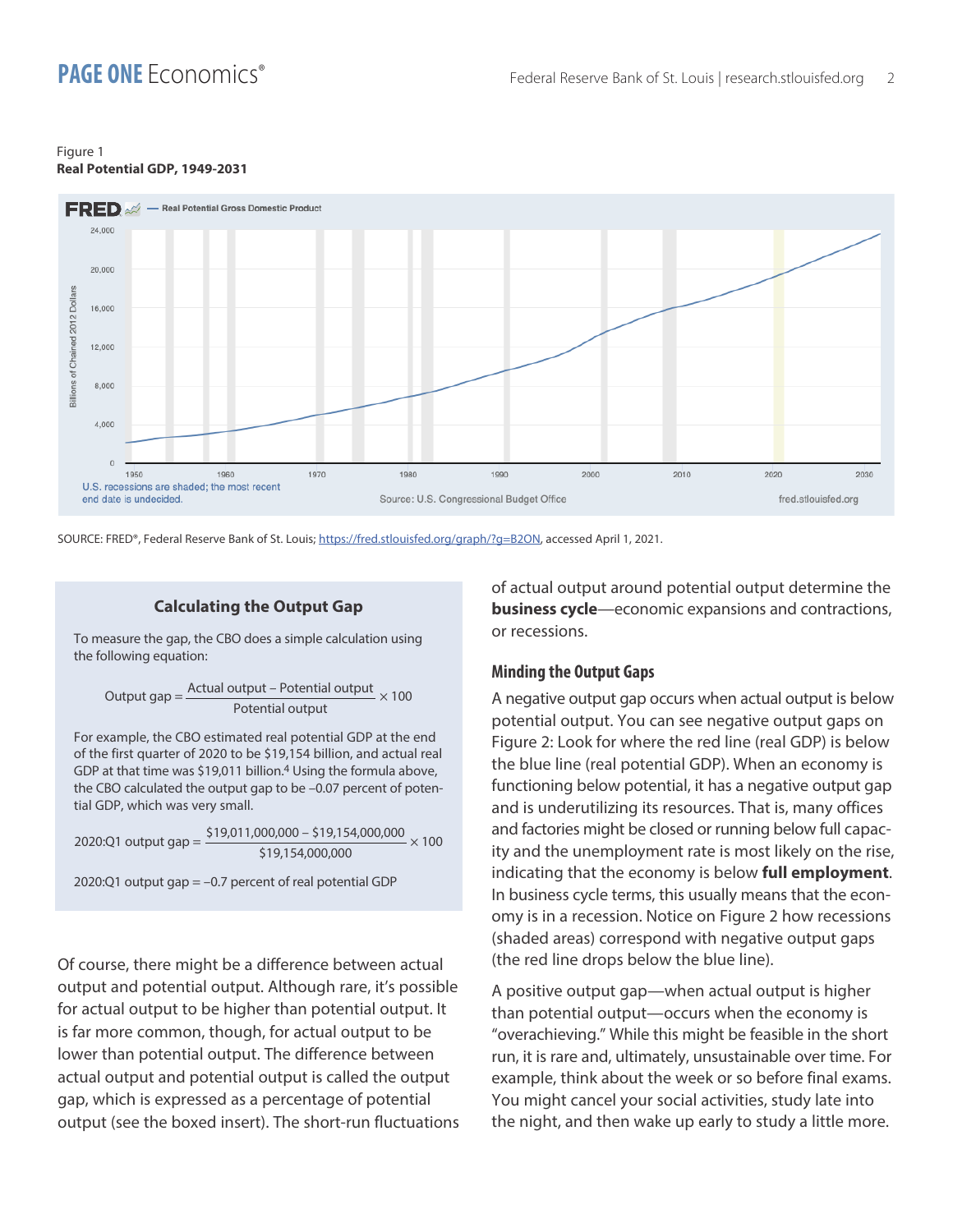#### Figure 2 **The Output Gap, 1990-2021**



SOURCE: FRED®, Federal Reserve Bank of St. Louis; <https://fred.stlouisfed.org/graph/?g=B2SJ>, accessed April 1, 2021.

You might be able to keep such a schedule for a little while, but most people would likely find it unsustainable in the long run. For the economy, this might occur because workers are working extra shifts or production lines and machines are running without recommended downtime and maintenance. In business cycle terms this usually means that the economy is expanding. When this occurs, the unemployment rate is likely low and decreasing.

In short, a positive output gap occurs when actual output exceeds potential output, which means the economy is fully employed and overutilizing its resources. These positive output gaps can be seen in Figure 2 where the red line (real GDP) is above the blue line (real potential GDP). Although the economy can expand at a rate that exceeds its long run potential, that pace is unsustainable in the long run.

The deviations of actual output from potential output that it, real GDP from real potential GDP—may seem fairly small (Figure 3). When they are expressed as a percentage of real potential GDP, however, the gaps become more apparent (Figure 4 ). Swings into negative territory can be very disruptive on people's live. For example, the negative output gap associated with the Great Recession of 2007-09 moved the unemployment rate from 4.4 percent shortly before the recession started to 10 percent in late 2009, and the recession that began in spring 2020 and is associated with the COVID-19 pandemic raised the unemployment rate from 3.5 percent to 14.8 percent. Unemployed people endure hardships such as having to live off of savings or going into debt to pay for expenses and possibly even losing homes and cars. They might also have difficulty finding a new job after prolonged unemployment.

### **Why Does Potential Output Matter?**

Potential output is important because policymakers consider the output gap when determining whether the economy needs more or less **stimulus**. 5 For example, when the economy is experiencing a negative output gap, the **Federal Open Market Committee** (FOMC) is likely to lower its target range for the **federal funds rate** to lower interest rates and ease financial conditions for consumers and businesses.6 When necessary, the FOMC might also use unconventional monetary policy tools such as large-scale asset purchases.7

Real potential GDP is of concern to some economists and policymakers because it uses past data to estimate the trend going forward—and estimates can be wrong. And if these estimates are flawed, then policy based on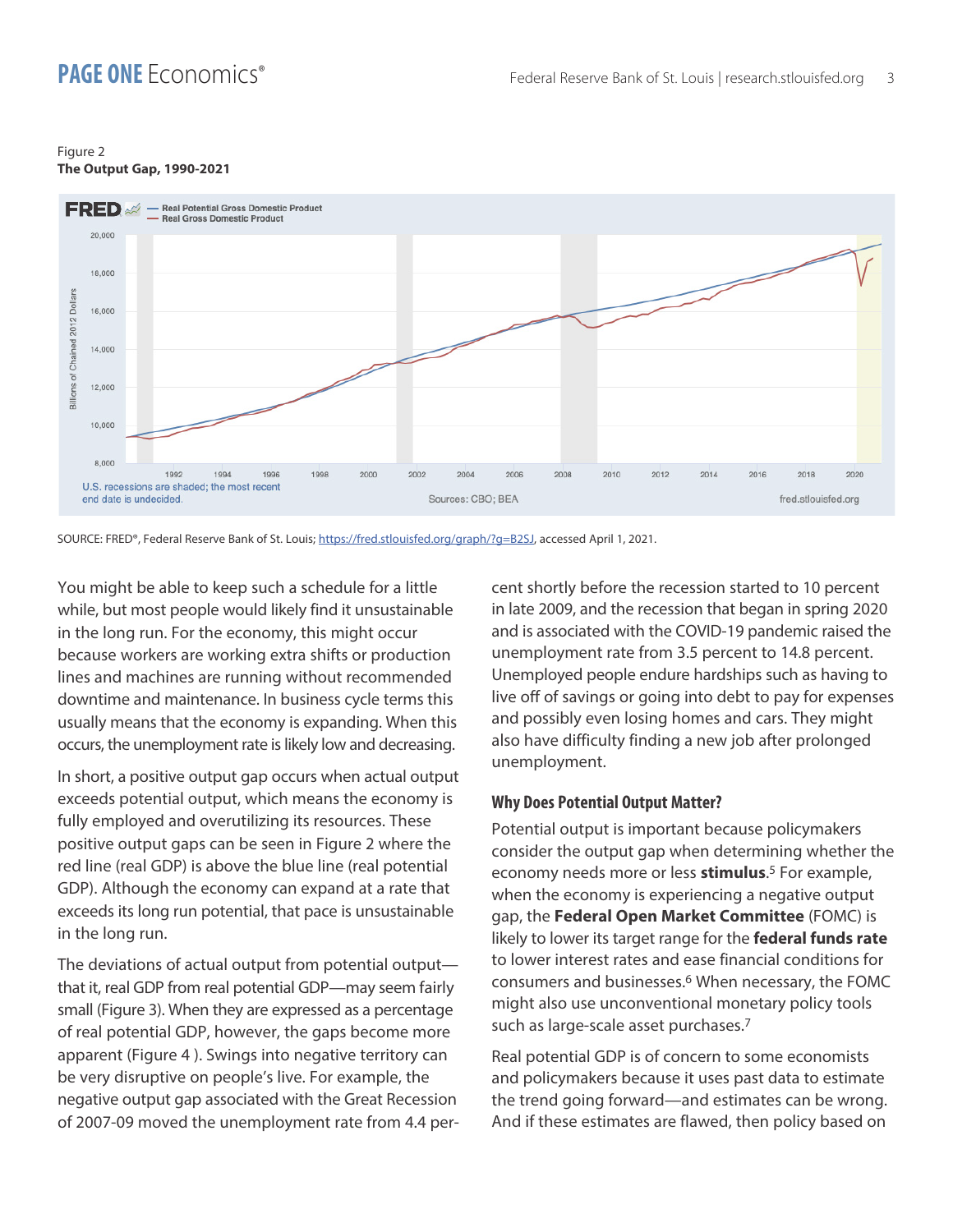ë.  $-12.5$ 

1950

end date is undecided.

1955

U.S. recessions are shaded; the most recent

1960

1965

1970

1975

#### Figure 3 **The Output Gap Expressed in Constant Prices, 1947-2021**



SOURCE: FRED®, Federal Reserve Bank of St. Louis; [https://fred.stlouisfed.org/graph/?g=Cj73,](https://fred.stlouisfed.org/graph/?g=Cj73) accessed April 1, 2021.



#### Figure 4 **The Output Gap Expressed as a Percentage of Real Potential GDP, 1949-2020**

NOTE: As the economy expands, the output gap narrows and (in most cases) becomes positive. As the economy contracts, the output gap expands and becomes negative. Graphically, the synchronization between the output gap becoming negative and the beginning of recessions is evident, but irregular. SOURCE: FRED®, Federal Reserve Bank of St. Louis; [https://fred.stlouisfed.org/graph/?g=CgMM,](https://fred.stlouisfed.org/graph/?g=CgMM) accessed April 1, 2021.

Sources: BEA; CBO

1985

1990

1995

2000

2005

2010

2015

fred.stlouisfed.org

2020

1980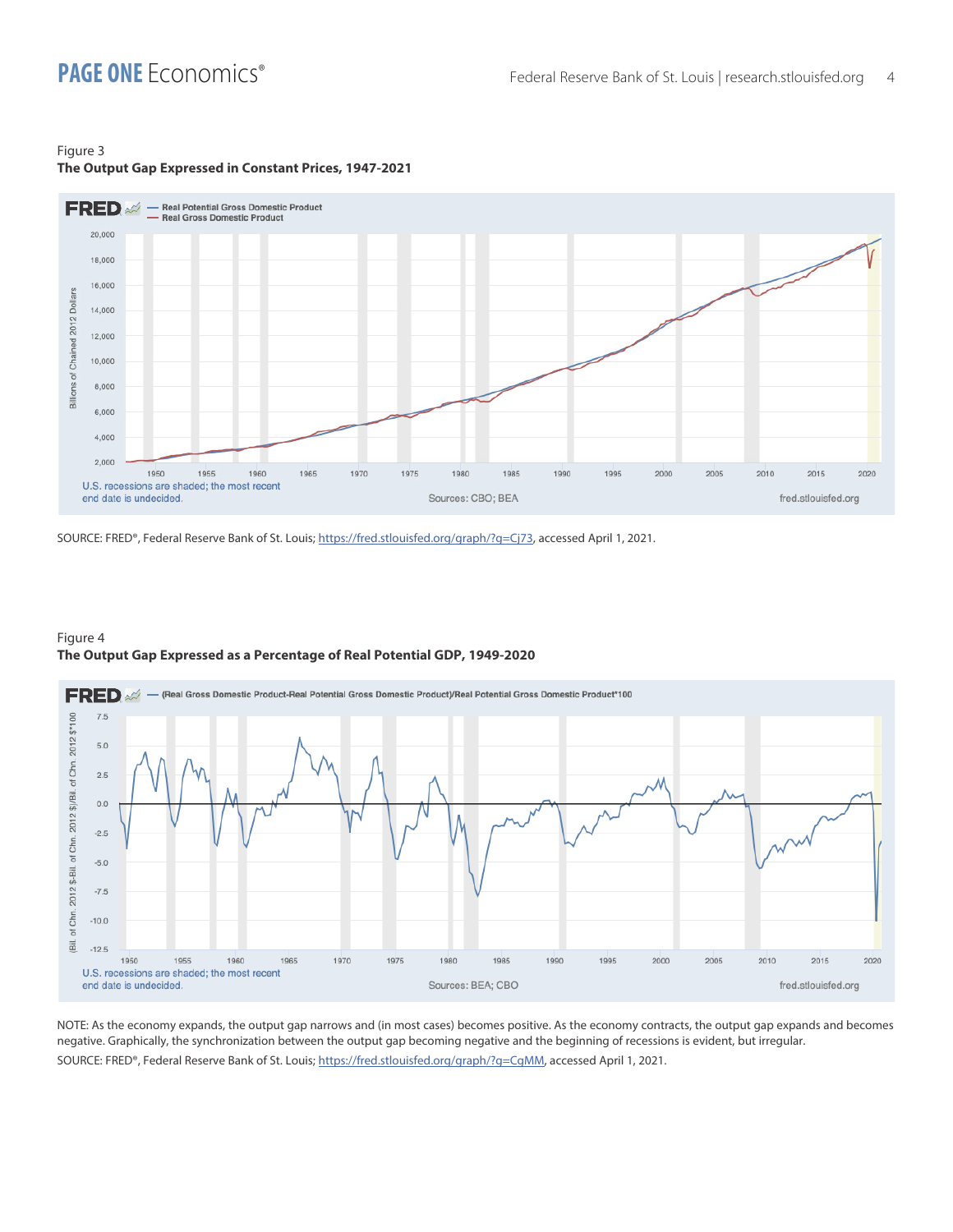#### Figure 5

#### **The Real Potential GDP Data Revisions, 2007-2029**



NOTE: The blue line shows the CBO's estimates of real potential GDP on January 28, 2020, which was before the COVID-19 pandemic affected the U.S. economy, while the red line shows them on August 3, 2020. The green line shows the most recent real GDP data.

SOURCE: ALFRED®, Federal Reserve Bank of St. Louis; [https://alfred.stlouisfed.org/graph/?g=B2Ul,](https://alfred.stlouisfed.org/graph/?g=B2Ul) accessed April 1, 2021.

them may be flawed as well. For example, economist Athanasios Orphanides (in 20028 and 20039) argued that during the 1970s the Federal Reserve believed that potential output was higher than it actually was—and therefore that the output gap was more negative than it really was—and took overly simulative actions that contributed to the increased inflation of the 1970s.10

To account for changes in the economy that impact potential output, the CBO updates its projections on a regular basis. For example, Figure 5 shows the change in the estimations of real potential GDP from January 28, 2020 (blue line, before COVID-19 affected the U.S. economy), and August 3, 2020 (red line).

#### **Conclusion**

Potential output is estimated by the CBO as real potential GDP. Comparing real potential GDP to real GDP that is, potential output to actual output—can provide useful information for how the economy is performing relative to its potential. Operating below potential indicates that an economy is underutilizing its resources: The output gap is negative and there is "slack" in the economy. On the other end, a positive output gap means that the slack has disappeared and resources are fully employed, or perhaps overutilized. In fact, monetary policymakers use the output gap to inform policy. As such, errors in the estimation of real potential GDP can reduce the effectiveness of policy.  $\blacksquare$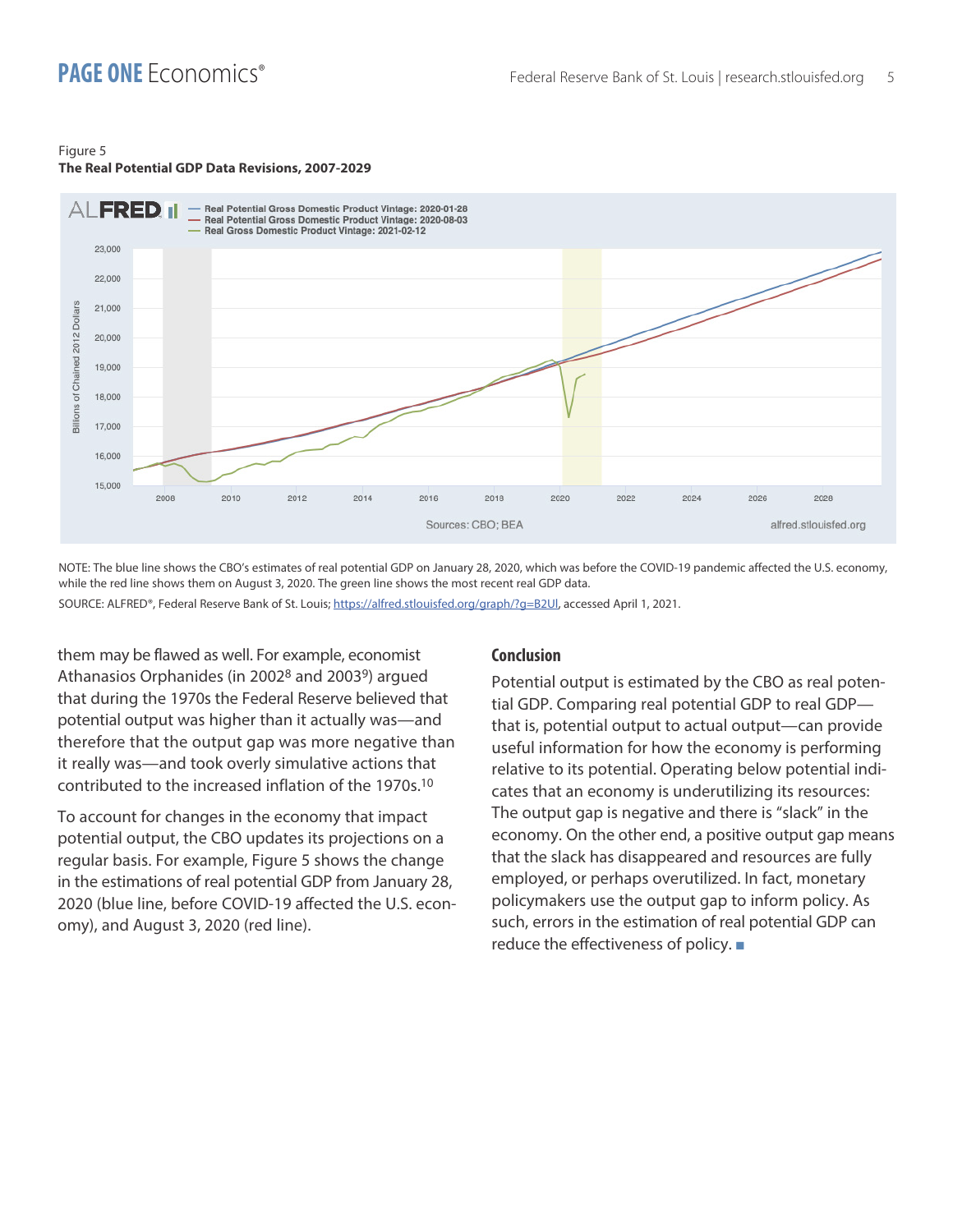#### **Notes**

1 Anderson, Richard. "Editor's Introduction." Federal Reserve Bank of St. Louis *Review*, July/August 2009, p. 181.

2 CBO. "Budget and Economic Data." [https://www.cbo.gov/data/budget-eco](https://www.cbo.gov/data/budget-economic-data#6)[nomic-data#6](https://www.cbo.gov/data/budget-economic-data#6), accessed March 10, 2021.

3 Marifian, Elise A. "The Output Gap: A 'Potentially' Unreliable Measure of Economic Health?" *Page One Economics*®, November 2012; [https://research.stlouisfed.org/publications/page1-econ/2012/11/01/the-out](https://research.stlouisfed.org/publications/page1-econ/2012/11/01/the-output-gap-a-potentially-unreliable-measure-of-economic-health)[put-gap-a-potentially-unreliable-measure-of-economic-health](https://research.stlouisfed.org/publications/page1-econ/2012/11/01/the-output-gap-a-potentially-unreliable-measure-of-economic-health).

4 CBO. "Budget and Economic Data." [https://www.cbo.gov/about/products/bud](https://www.cbo.gov/about/products/budget-economic-data#4)[get-economic-data#4](https://www.cbo.gov/about/products/budget-economic-data#4), accessed March 23, 2021.

5 Gavin, William T. "What Is Potential GDP and Why Does It Matter?" *Economic Synopses*, No. 11, 2012; [https://doi.org/10.20955/es.2012.11.](https://doi.org/10.20955/es.2012.11)

6 For a full discussion of the way the Federal Reserve implements monetary policy, see the following: Ihrig, Jane and Wolla, Scott. "The Fed's New Monetary Policy Tools." *Page One Economics*®, August 2020; [https://research.stlouisfed.org/publi](https://research.stlouisfed.org/publications/page1-econ/2020/08/03/the-feds-new-monetary-policy-tools)[cations/page1-econ/2020/08/03/the-feds-new-monetary-policy-tools](https://research.stlouisfed.org/publications/page1-econ/2020/08/03/the-feds-new-monetary-policy-tools).

7 For more information about large-scale asset purchases, see the following: Mendez-Carbajo, Diego. "Temporary Open Market Operations and Large-Scale Asset Purchases." *Page One Economics*®, Summer 2020; [https://research.stlouisfed.org/publications/page1-econ/2020/07/01/tempo](https://research.stlouisfed.org/publications/page1-econ/2020/07/01/temporary-open-market-operations-and-large-scale-asset-purchases)[rary-open-market-operations-and-large-scale-asset-purchases.](https://research.stlouisfed.org/publications/page1-econ/2020/07/01/temporary-open-market-operations-and-large-scale-asset-purchases)

8 Orphanides, Athanasios. "Monetary-Policy Rules and the Great Inflation." *American Economic Review*, May 2002, *92*(2), pp. 115-20.

9 Orphanides, Athanasios. "The Quest for Prosperity Without Inflation." *Journal of Monetary Economics*, April 2003, *50(*3), pp. 633-63.

10 For more information about unconventional monetary policy tools, see the following: Mendez-Carbajo, Diego. "Temporary Open Market Operations and Large-Scale Asset Purchases." *Page One Economics*®, Summer 2020; [https://research.stlouisfed.org/publications/page1-econ/2020/07/01/tempo](https://research.stlouisfed.org/publications/page1-econ/2020/07/01/temporary-open-market-operations-and-large-scale-asset-purchases)[rary-open-market-operations-and-large-scale-asset-purchases.](https://research.stlouisfed.org/publications/page1-econ/2020/07/01/temporary-open-market-operations-and-large-scale-asset-purchases)

Please visit our website and archives at <http://research.stlouisfed.org/publications/page1-econ/> for more information and resources.

© 2021, Federal Reserve Bank of St. Louis. The views expressed are those of the author(s) and do not necessarily reflect official positions of the Federal Reserve Bank of St. Louis or the Federal Reserve System.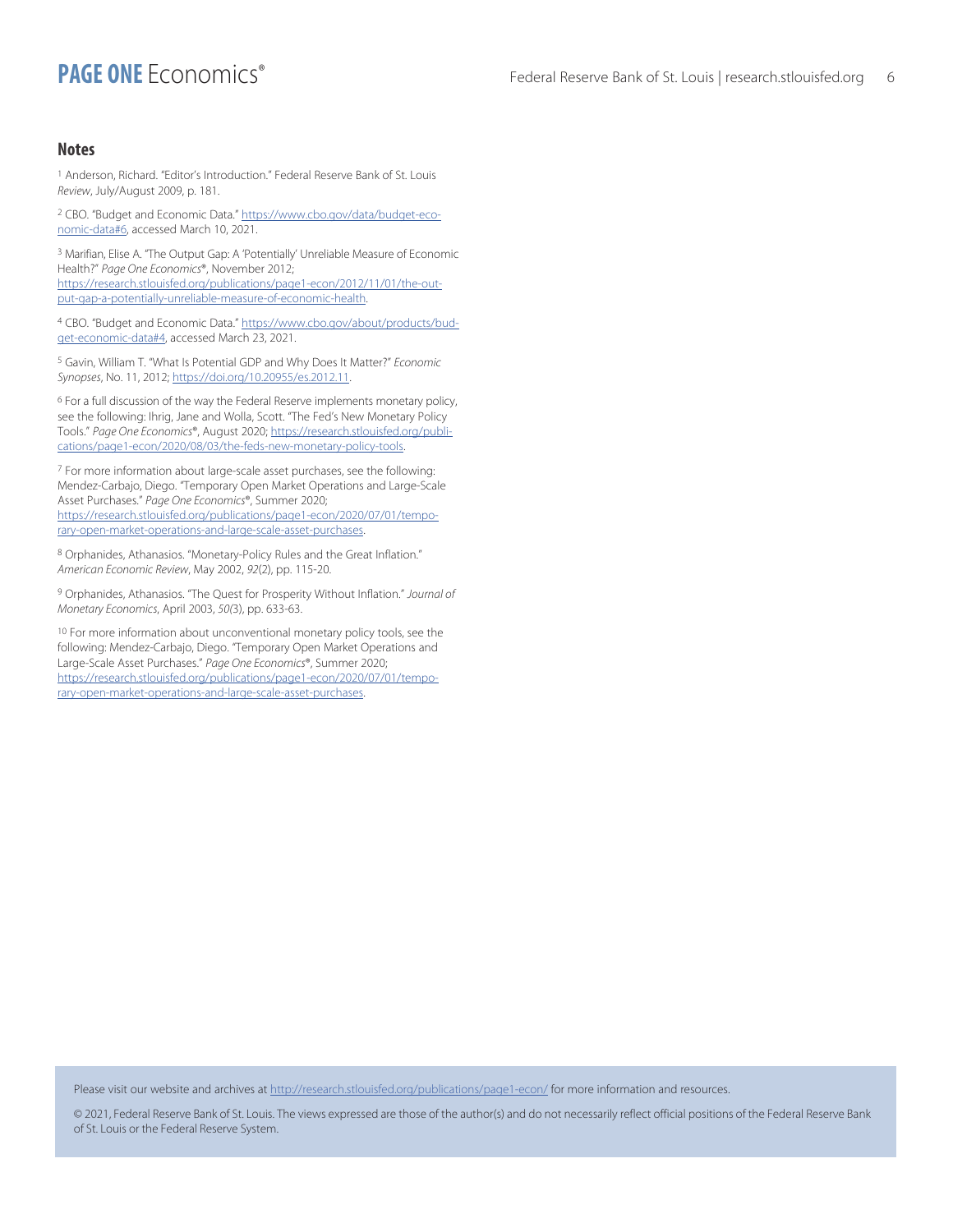**Name\_\_\_\_\_\_\_\_\_\_\_\_\_\_\_\_\_\_\_\_\_\_\_\_\_\_\_\_\_\_\_\_\_\_\_ Period\_\_\_\_\_\_\_**

Federal Reserve Bank of St. Louis *Page One Economics*®:

## **"Minding the Output Gap: What Is Potential GDP and Why Does It Matter?"**

## **After reading the article, answer the following questions:**

- 1. Which agency estimates potential GDP?
	- a. Federal Reserve
	- b. U.S. Department of Treasury
	- c. Bureau of Economic Analysis
	- d. Congressional Budget Office
- 2. Which economic data series is used to measure *actual* economic output over time?
	- a. Real potential GDP
	- b. Real GDP
	- c. Unemployment rate
	- d. Inflation rate
- 3. Which economic data series is used to estimate *potential* economic output over time?
	- a. Real potential GDP
	- b. Real GDP
	- c. Unemployment rate
	- d. Inflation rate
- 4. A negative output gap occurs when
	- a. actual output is below potential output.
	- b. potential output is below actual output.
	- c. the unemployment rate is below the inflation rate.
	- d. real potential GDP is below real GDP.
- 5. A positive output gap occurs when
	- a. actual output is above potential output.
	- b. potential output is above actual output.
	- c. the unemployment rate is above the inflation rate.
	- d. real potential GDP is above real GDP.